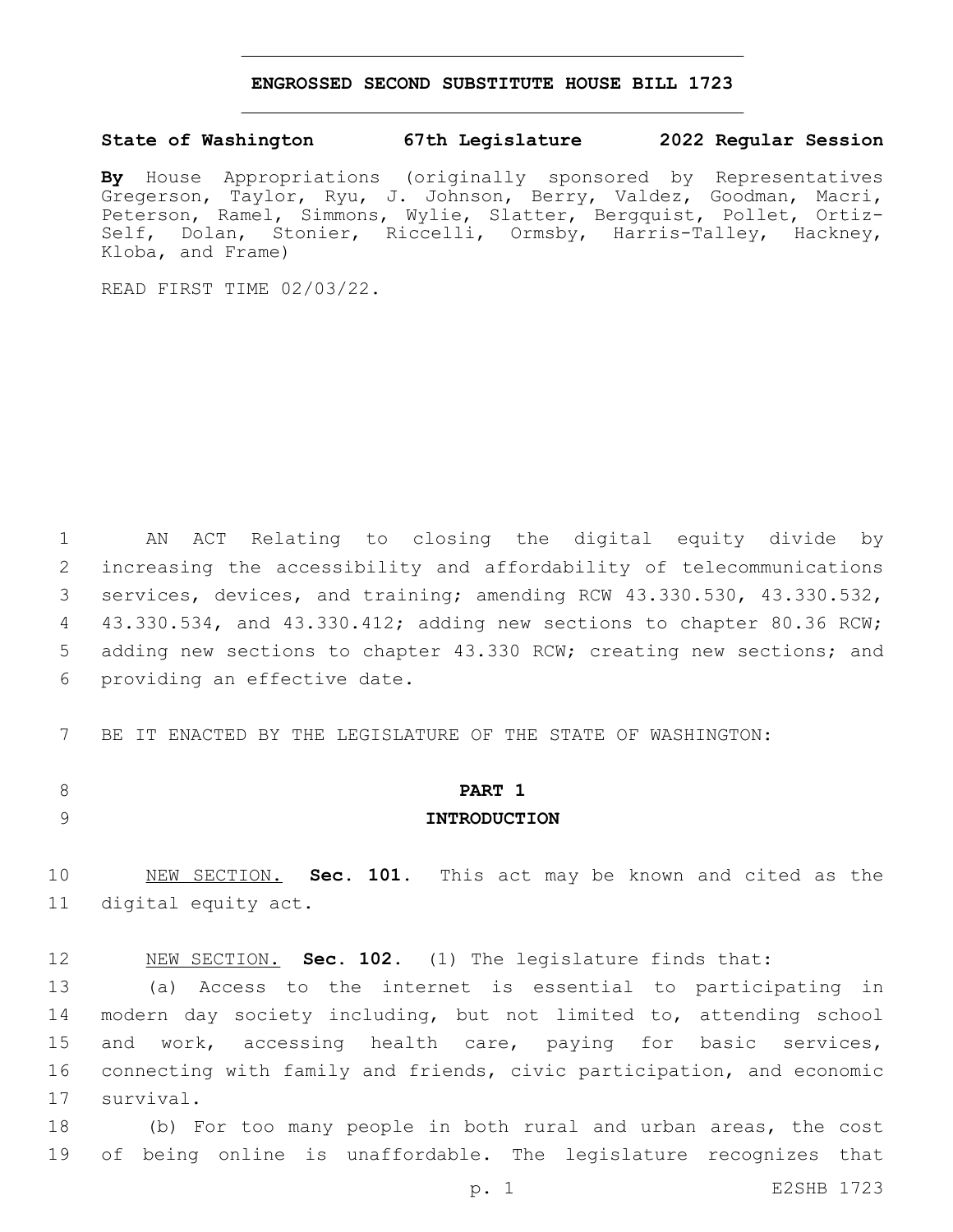building the last mile of broadband to the home is prohibitively expensive and that urban areas that are home to people earning low incomes continue to face digital redlining. Across the state there is a lack of affordable plans, barriers to enrolling in appropriate broadband plans, and barriers to fully utilize the opportunities that 6 broadband offers.

 (c) The COVID-19 pandemic has further highlighted the need for affordable access, devices, and skills to use the internet.

 (d) The need for more accessible and affordable internet is felt more acutely among specific sectors of the population, especially Washington residents in rural areas, people who are currently earning low incomes, seniors and others who lack the skills necessary to get online, people with first languages other than English, immigrant 14 communities, and people with disabilities.

 (e) The federal government is allocating considerable sums for investment in digital equity that the state broadband office will help to leverage for residents across Washington. Continued comprehensive efforts, including coordination with tribal partners, are needed to ensure truly equitable access. The legislature recognizes that there will be a need for ongoing development and maintenance of broadband infrastructure. The legislature also recognizes that there is a need for ongoing outreach by community- based partnerships to provide enrollment assistance to lower the cost 24 of internet subscriptions and devices.

 (2) Therefore, the legislature intends to broaden access to the internet, the appropriate devices, and the skills to operate online safely and effectively so that all people in Washington can fully participate in our society, democracy, and economy.

### **PART 2**

#### **WASHINGTON BROADBAND ASSISTANCE PROGRAM**

 NEW SECTION. **Sec. 201.** A new section is added to chapter 80.36 32 RCW to read as follows:

 The definitions in this section apply throughout this section and sections 202 and 203 of this act unless the context clearly requires otherwise.35

 (1) "Department" means the department of social and health 37 services.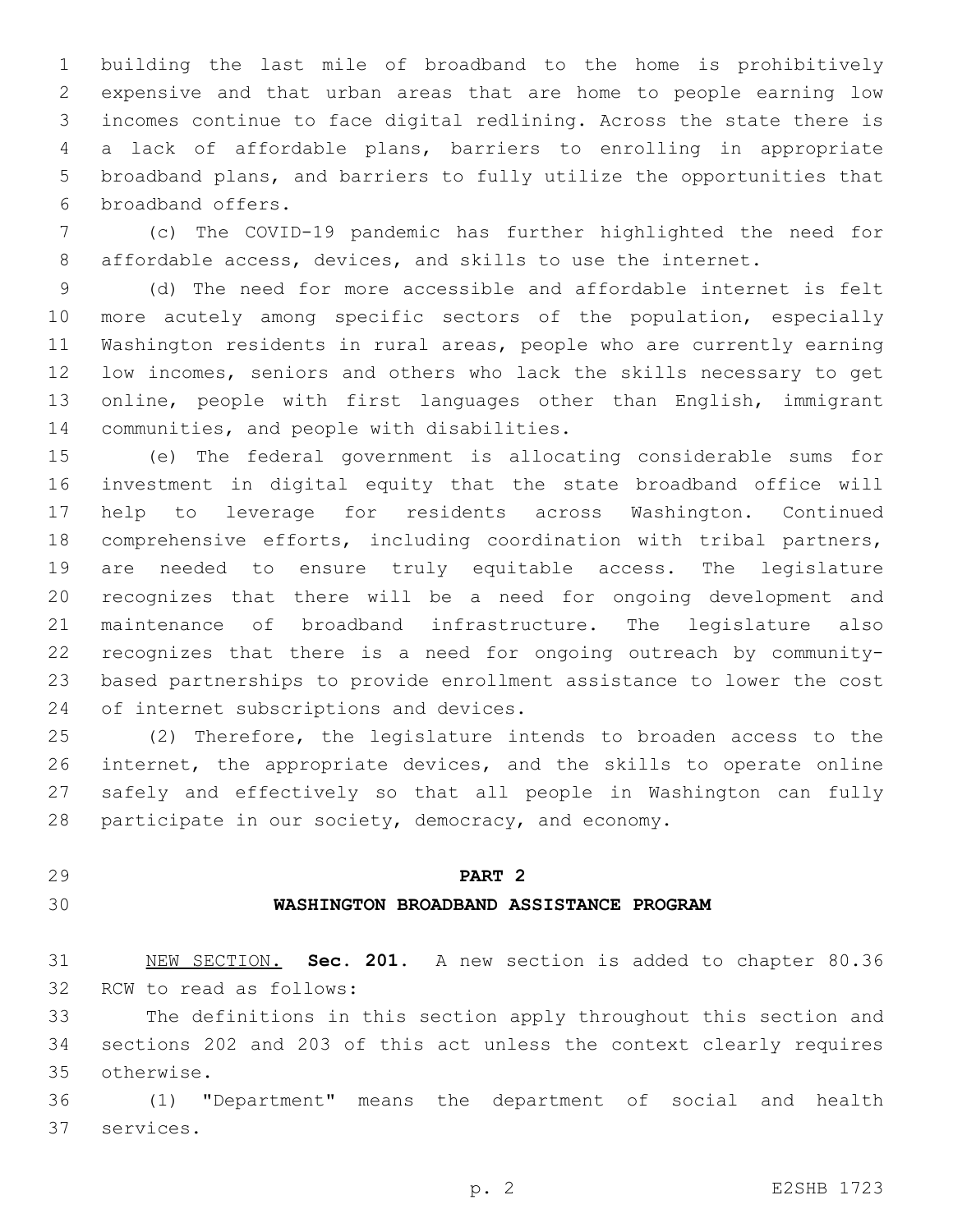(2) "Eligible voice and broadband services" means those services deemed eligible for reduced cost by the commission pursuant to 3 section 203 of this act.

 (3) "Line" means an access line, service to an activated wireless handset, or service to an internet connection used as a substitute for a traditional telecommunications connection.6

 (4) "Low-income" means households as defined by the department, provided that the definition may not exceed the higher of 80 percent of area median household income or the self-sufficiency standard as determined by the University of Washington's self-sufficiency 11 calculator.

 (5) "Program" means the Washington broadband assistance program 13 established in section 202 of this act.

 (6) "Telecommunications provider" means any person or entity who provides eligible voice, internet, or broadband services.

 NEW SECTION. **Sec. 202.** A new section is added to chapter 80.36 17 RCW to read as follows:

 (1) The Washington broadband assistance program is established within the department to assist low-income persons with the costs of 20 eligible voice and broadband services.

 (2) Subject to the availability of amounts appropriated for this specific purpose, a telecommunications provider providing eligible voice and broadband services to the public must provide those services to low-income persons in accordance with this section and section 203 of this act. The department must notify telecommunications providers when annual appropriations made for the purposes of this section have been fully obligated.

 (3) When enrolling new customers, a telecommunications provider providing eligible voice and broadband services must inform customers of the program established under this section and persons eligible for other services provided by the department that may be eligible for reduced rates on eligible voice and broadband services to the 33 extent that the program is funded.

 (4) Upon enrolling low-income persons in the program, the telecommunications provider shall submit to the department that information specified by the department for the purposes of verifying the eligibility of those persons to receive eligible voice and 38 broadband services at reduced costs.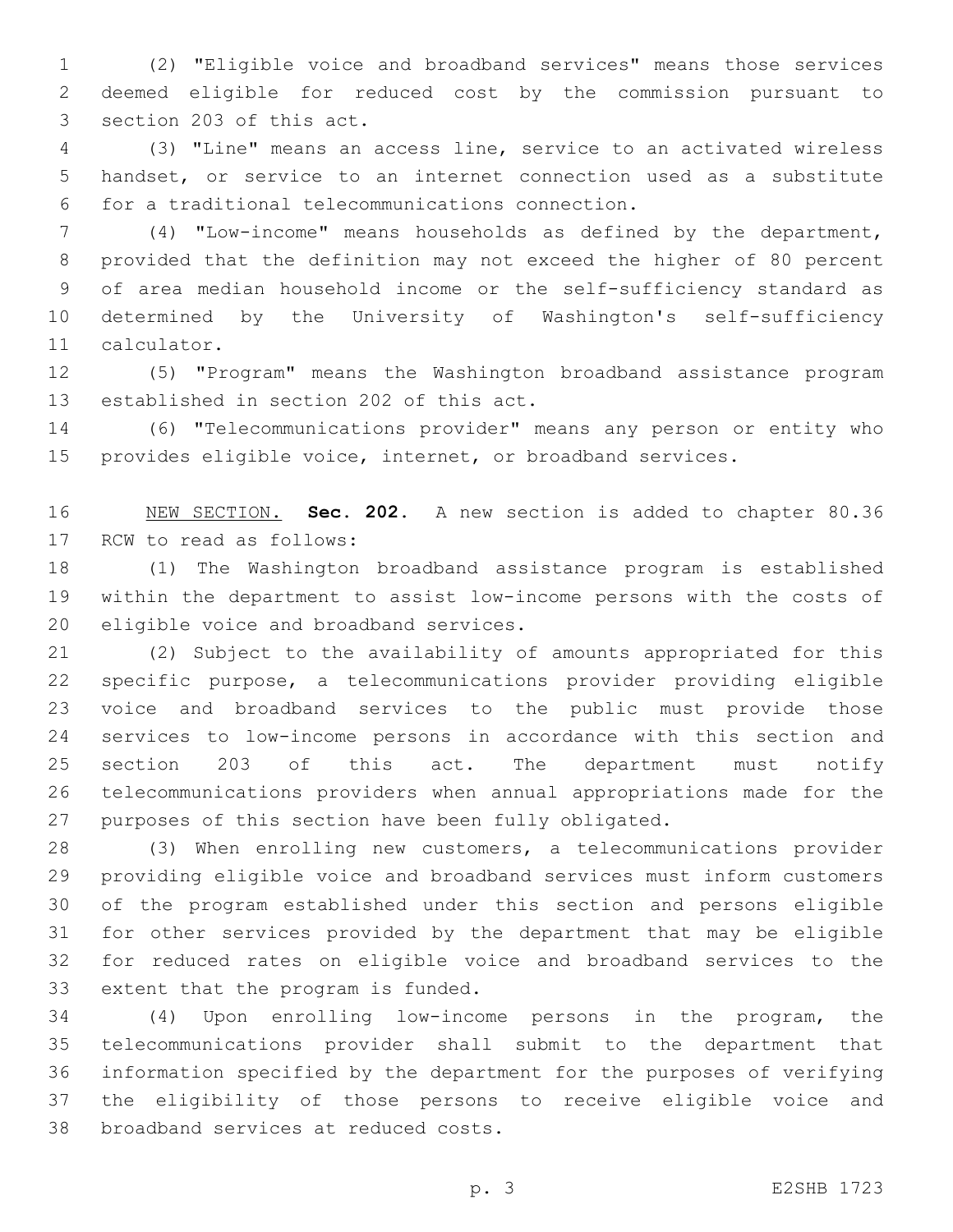(5) The department shall verify the eligibility of low-income persons to participate in the program and notify the telecommunications provider whether a person is eligible. The department shall reimburse each telecommunications provider the balance of the price charged, subject to the availability of amounts appropriated for this specific purpose.6

 (6) The department may adopt rules to implement this section but may not limit low-income households to receiving support on only one 9 line.

 (7) The department must consult with the office of equity regarding: (a) Methods for administering the program that will reduce barriers to participation, such as implementing a streamlined application process and, to the extent feasible, ensuring that program services and information are language accessible; and (b) a 15 plan for outreach, eligibility determination assistance, and enrollment navigation assistance for tribal members, black, indigenous, and people of color, individuals with disabilities, elders, veterans, residents of rural areas, and others who would be 19 most challenged to participate.

 (8) For the purposes of this section, "broadband" has the same 21 meaning as defined in RCW 43.330.530.

 NEW SECTION. **Sec. 203.** A new section is added to chapter 80.36 23 RCW to read as follows:

 The commission shall annually adopt by rule those services, including prepaid services, that are eligible for inclusion in the Washington broadband assistance program established in section 202 of this act. Telecommunications providers determine rates for eligible services. The commission shall, by rule, determine the amount of reimbursement to telecommunications providers under the program. The commission shall also adopt by rule guidelines to ensure reduction of barriers to enrollment. This may include allowing telecommunications providers with low-income internet offerings to provide an opt-in for new or existing low-income customers without additional verification if those low-income customers have already demonstrated eligibility in initial enrollment in a low-income internet offering. In determining the amount of assistance to be provided, the commission shall consider the appropriation for the program for that fiscal period, the number of low-income persons expected to participate, the price of eligible voice and broadband services, other assistance

p. 4 E2SHB 1723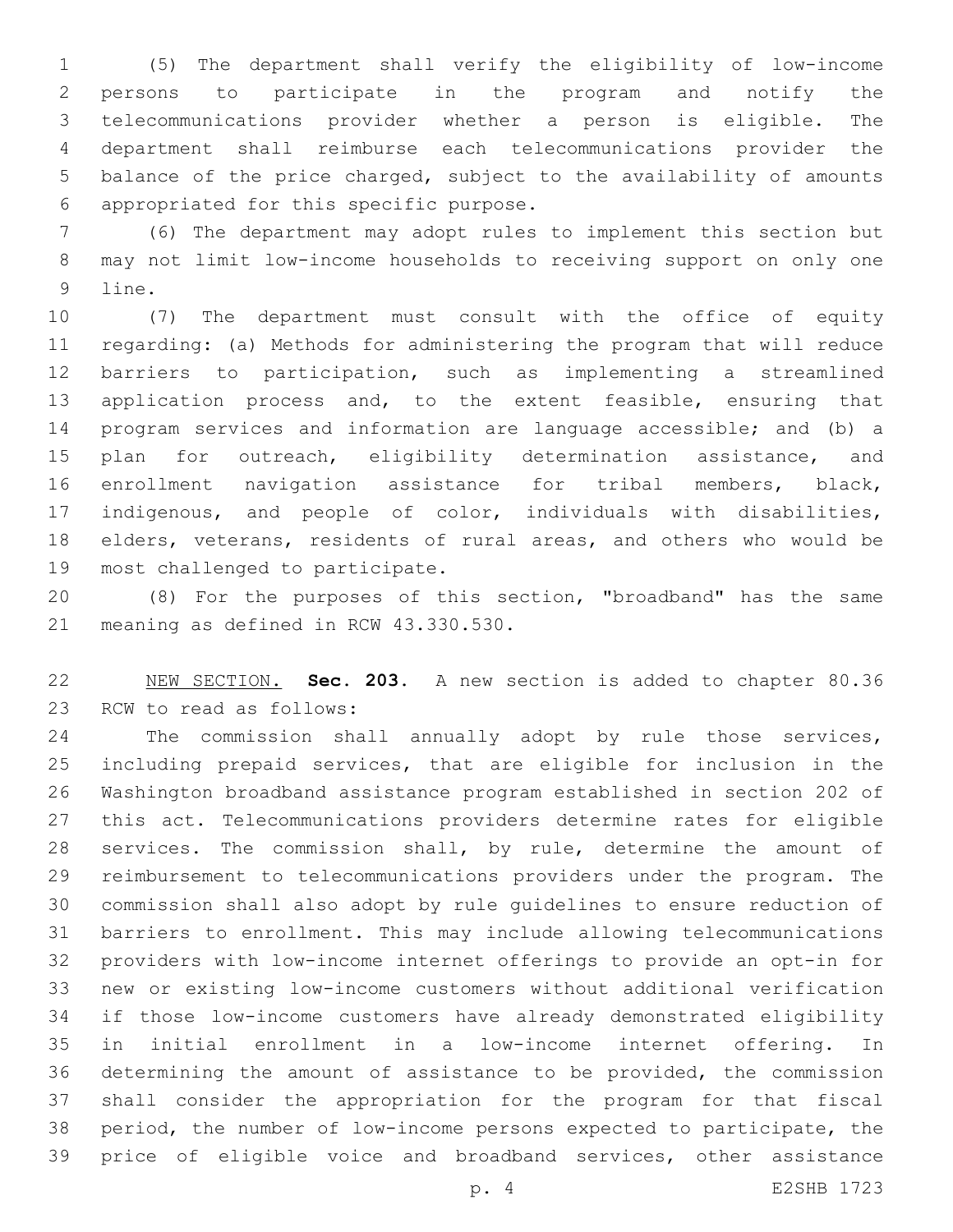1 programs available to low-income persons, and other facts and 2 circumstances that may bear on the reasonableness of assistance levels.3

#### 4 **PART 3**

#### 5 **ANCHOR INSTITUTION DIGITAL EQUITY PROGRAM**

6 NEW SECTION. **Sec. 301.** A new section is added to chapter 80.36 7 RCW to read as follows:

8 The definitions in this section apply throughout this section and 9 section 302 of this act unless the context clearly requires 10 otherwise.

 (1) "Anchor institution" means a public school, a public housing authority, a library, a medical or health care provider, a community 13 college or other institution of higher education, a state library agency, courts, early learning centers, homelessness shelters, group homes, community centers, elder care facilities, foster care providers, community-based organizations, and other nonprofit or 17 governmental community support organizations.

18 (2) "Basic telecommunications services" means the following 19 services:

20 (a) Single-party service;

21 (b) Voice grade access to the public switched network;

22 (c) Support for local usage;

23 (d) Dual tone multifrequency signaling (touch-tone);

24 (e) Access to emergency services (911);

25 (f) Access to operator services;

26 (g) Access to interexchange services;

27 (h) Access to directory assistance; and

28 (i) Toll limitation services.

29 (3) "Broadband service" has the same meaning as defined in RCW 43.330.530.30

31 (4) "E-rate discount" means an actual discount under the e-rate 32 program, or a representative discount figure as determined by the commission.33

 (5) "E-rate program" means the federal universal service e-rate program as provided in 47 C.F.R. Sec. 54 and administered by the schools and libraries division of the universal service 37 administrative company.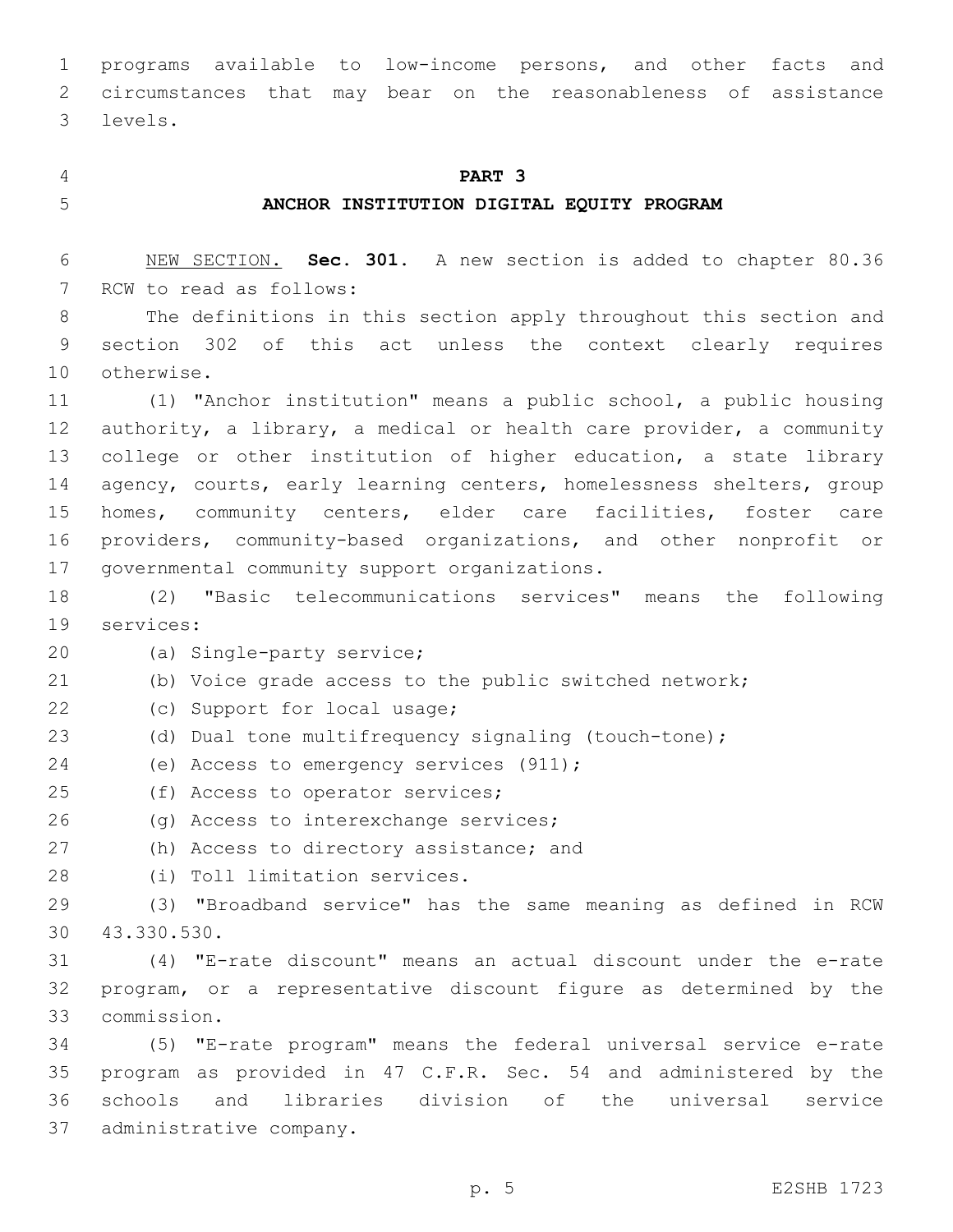(6) "Office" means the statewide broadband office established in 2 RCW 43.330.532.

 (7) "Program" means the anchor institution digital equity program 4 created in section 302 of this act.

 (8) "Telecommunications" has the same meaning as defined in 47 U.S.C. Sec. 153(43).6

 NEW SECTION. **Sec. 302.** A new section is added to chapter 80.36 8 RCW to read as follows:

 (1) The anchor institution digital equity program is established. The office shall develop, implement, and administer the program for the purpose of providing discounted rates for telecommunications services, including broadband service, and discounted telecommunications infrastructure costs, including broadband 14 infrastructure, to qualifying anchor institutions. The office must coordinate with the office of the superintendent of public instruction, the state library, and the department of social and health services in developing and implementing the program.

 (2) Eligible applicants to receive discounted rates under the program include, but are not limited to, all customers eligible to receive discounts for telecommunications services under the e-rate program administered by the schools and libraries division of the universal service administrative company that also apply for discounts on telecommunications services provided in subsection (1) 24 of this section.

 (3) The discount developed under subsection (1) of this section 26 must:

 (a) Be a minimum of a 50 percent discount to program participants 28 for broadband services;

 (b) Be a minimum of a 25 percent discount to program participants 30 for basic telecommunications services; and

 (c) Be applied after applying an e-rate discount. The office shall first apply an e-rate discount, regardless of whether the customer has applied for an e-rate discount or has been approved, if the customer, in the determination of the office, meets the 35 eligibility requirements for an e-rate discount.

 (4) Eligible entities under subsection (1) of this section may apply for, and the office may provide, partial or full discount of telecommunications infrastructure costs. The office must determine the infrastructure costs that are eligible for discount under the

p. 6 E2SHB 1723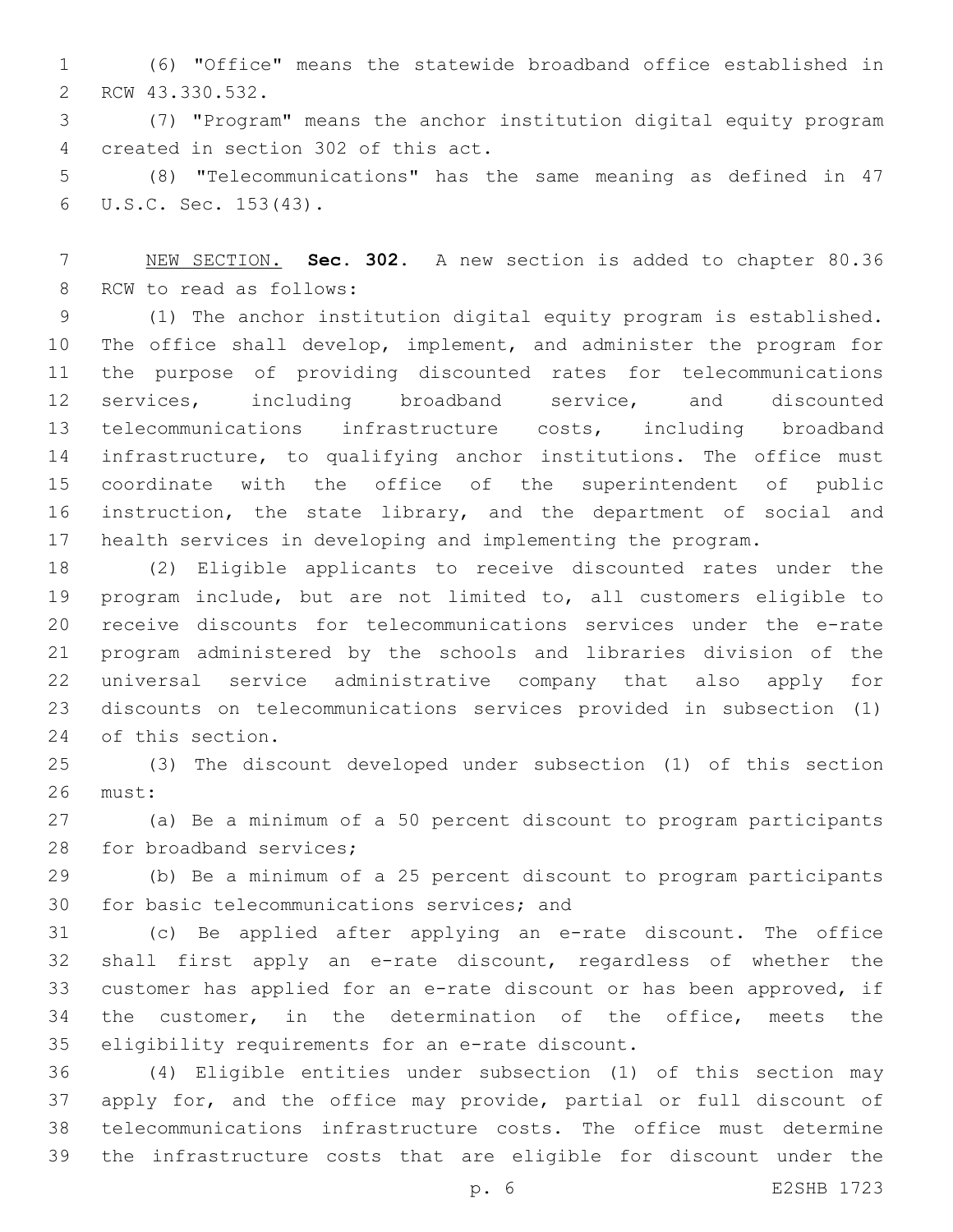program. Eligible costs for discount under the program must be allowed for new, rehab, and ongoing maintenance infrastructure costs. For the purposes of this section, "infrastructure costs" include 4 wireless meshed network technology.

 (5) The office must develop a process to prioritize applications for funding among eligible applicants under the anchor institution digital equity program. The office must, at minimum and in any order, prioritize applications based on the following factors:

 (a) The extent to which the application meets the state policy objective of bridging the digital divide by encouraging expanded access to state-of-the-art technologies for rural, inner city, low-12 income, and disabled residents of Washington; and

 (b) For broadband service discounts, the extent to which the service provided to the applicant is consistent with the state broadband office goals established under RCW 43.330.536.

(6) The office may adopt rules to implement this section.

# **PART 4**

## **DIGITAL EQUITY OPPORTUNITY PROGRAM**

 **Sec. 401.** RCW 43.330.530 and 2019 c 365 s 2 are each amended to 20 read as follows:

 The definitions in this section apply throughout this section and RCW 43.330.532 through 43.330.538, 43.330.412, and sections 405 and 23 406 of this act unless the context clearly requires otherwise.

 (1) "Board" means the public works board established in RCW 43.155.030.25

 (2) "Broadband" or "broadband service" means any service providing advanced telecommunications capability and internet access 28 with transmission speeds that, at a minimum, provide ((twenty-five)) 29 25 megabits per second download and three megabits per second upload.

 (3) "Broadband infrastructure" means networks of deployed telecommunications equipment and technologies necessary to provide high-speed internet access and other advanced telecommunications 33 services to end users.

(4) "Department" means the department of commerce.

 (5) "Last mile infrastructure" means broadband infrastructure that serves as the final connection from a broadband service provider's network to the end-use customer's on-premises 38 telecommunications equipment.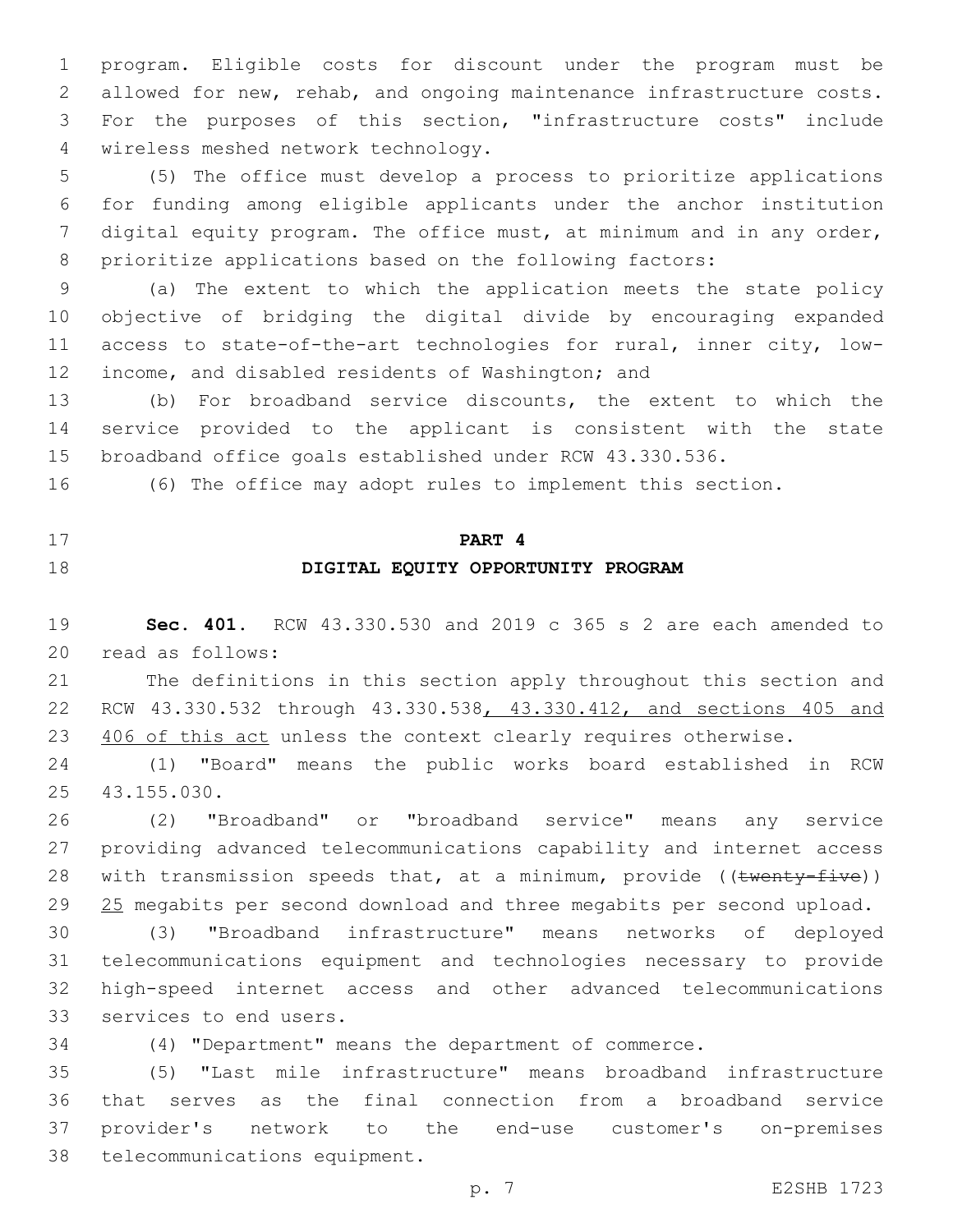(6) "Local government" includes cities, towns, counties, municipal corporations, public port districts, public utility districts, quasi-municipal corporations, special purpose districts, and multiparty entities comprised of public entity members.

 (7) "Middle mile infrastructure" means broadband infrastructure that links a broadband service provider's core network infrastructure 7 to last mile infrastructure.

 (8) "Office" means the governor's statewide broadband office 9 established in RCW 43.330.532.

 (9) "Tribe" means any federally recognized Indian tribe whose traditional lands and territories included parts of Washington.

 (10) "Unserved areas" means areas of Washington in which households and businesses lack access to broadband service, as defined by the office, except that the state's definition for 15 broadband service may not be actual speeds less than ((twenty-five)) 16 25 megabits per second download and three megabits per second upload.

 (11)(a) "Advanced telecommunications capability" means, without regard to any transmission media or technology, high-speed, switched, 19 broadband telecommunications capability that enables users to 20 originate and receive high quality voice, data, graphics, and video 21 telecommunications using any technology.

 (b) "Advanced telecommunications capability" does not include access to a technology that delivers transmission speeds below the minimum download and upload speeds provided in the definition of broadband in this section.

 (12) "Aging individual" means an individual 55 years of age or older.

 (13) "Broadband adoption" means the process by which an individual obtains daily access to the internet:

 (a) At a speed, quality, price, and capacity necessary for the individual to accomplish common tasks, such that the access qualifies 32 as an advanced telecommunications capability;

 (b) Providing individuals with the digital skills necessary to participate online;

 (c) On a device connected to the internet and other advanced telecommunications services via a secure and convenient network, with associated end-user broadband infrastructure equipment such as wifi mesh router or repeaters to enable the device to adequately use the internet network; and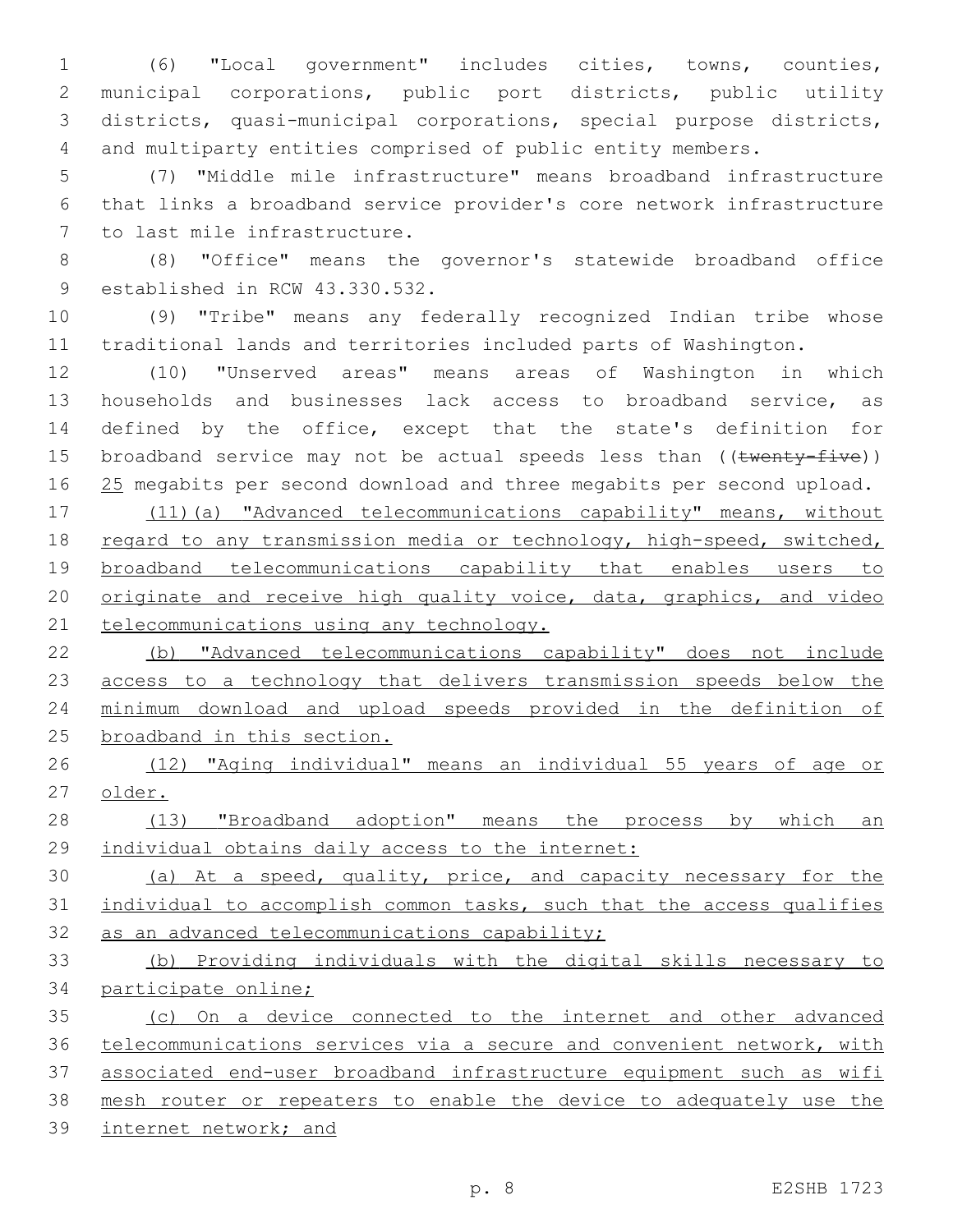| 1            | (d) With technical support and digital navigation assistance to           |
|--------------|---------------------------------------------------------------------------|
| $\mathbf{2}$ | enable continuity of service and equipment use and utilization.           |
| 3            | (14) "Digital equity" means the condition in which individuals            |
| 4            | and communities in Washington have the information technology             |
| 5            | capacity that is needed for full participation in society and the         |
| 6            | economy.                                                                  |
| 7            | (15) (a) "Digital inclusion" means the activities that are                |
| 8            | necessary to ensure that all individuals in Washington have access        |
| $\mathsf 9$  | to, and the use of, affordable information and communication              |
| 10           | technologies including, but not limited to:                               |
| 11           | (i) Reliable broadband internet service;                                  |
| 12           | (ii) Internet-enabled devices that meet the needs of the user;            |
| 13           | and                                                                       |
| 14           | (iii) Applications and online content designed to enable and              |
| 15           | encourage self-sufficiency, participation, and collaboration.             |
| 16           | (b) "Digital inclusion" also includes obtaining access to digital         |
| 17           | literacy training, the provision of quality technical support, and        |
| 18           | obtaining basic awareness of measures to ensure online privacy and        |
| 19           | cybersecurity.                                                            |
| 20           | (16) "Digital literacy" means the skills associated with using            |
| 21           | technology to enable users to use information and communications          |
| 22           | technologies to find, evaluate, organize, create, and communicate         |
| 23           | information.                                                              |
| 24           | (17) "Low-income <u>"</u> has the same meaning as provided in section 201 |
| 25           | of this act.                                                              |
| 26           | (18) "Underserved population" means any of the following:                 |
| 27           | (a) Individuals who live in low-income households;                        |
| 28           | (b) Aging individuals;                                                    |
| 29           | (c) Incarcerated individuals;                                             |
| 30           | (d) Veterans;                                                             |
| 31           | Individuals with disabilities;<br>(e)                                     |
| 32           | (f) Individuals with a language barrier, including individuals            |
| 33           | who are English learners or who have low levels of literacy;              |
| 34           | Individuals who are members of a racial or ethnic minority<br>(q)         |
| 35           | group;                                                                    |
| 36           | Individuals who primarily reside in a rural area;<br>(h)                  |
| 37           | Children and youth in foster care; or<br>(i)                              |
| 38           | (j) Individuals experiencing housing instability.                         |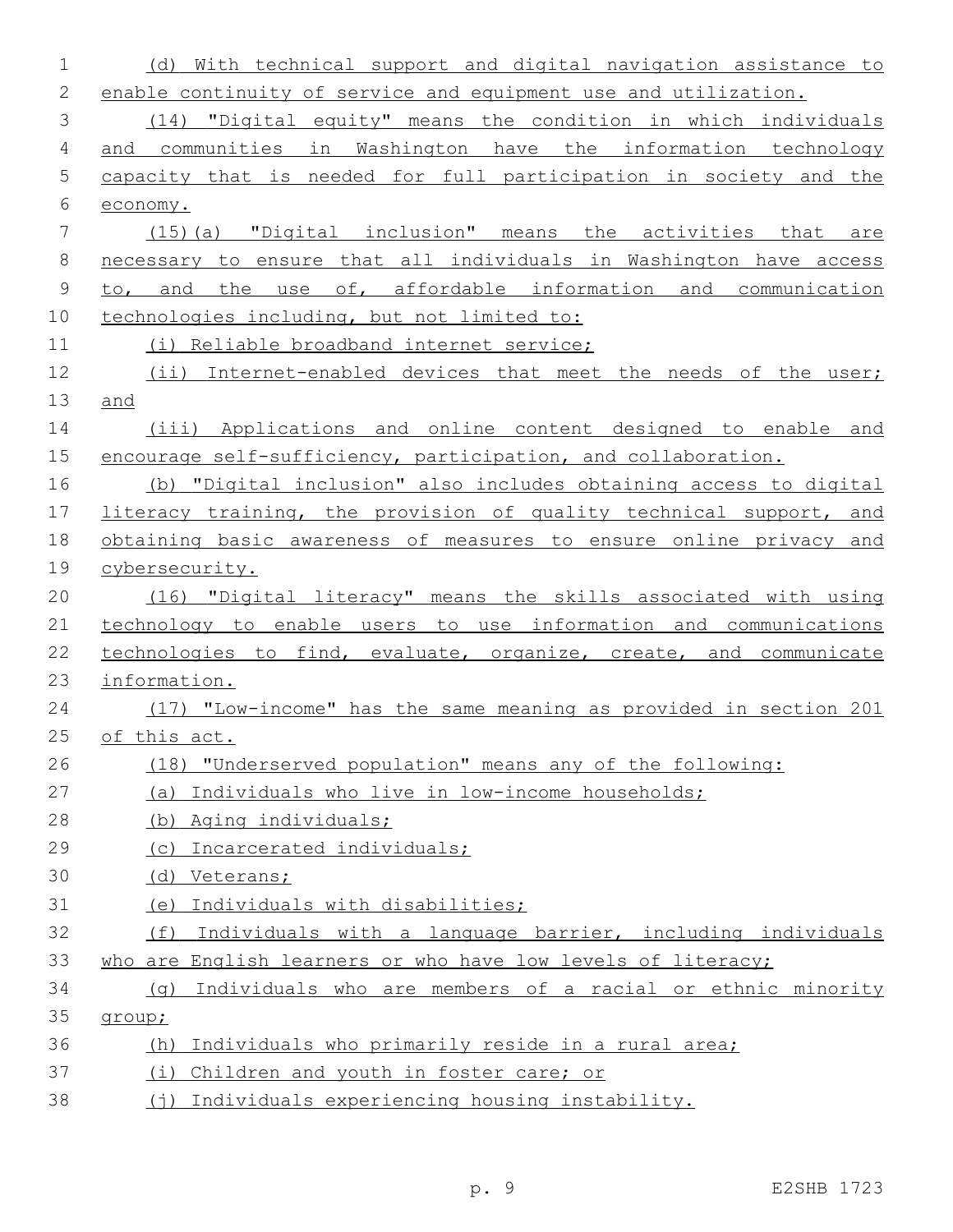1 **Sec. 402.** RCW 43.330.532 and 2021 c 258 s 2 are each amended to 2 read as follows:

 (1) The governor's statewide broadband office is established. The director of the office must be appointed by the governor. The office may employ staff necessary to carry out the office's duties as prescribed by chapter 365, Laws of 2019, subject to the availability 7 of amounts appropriated for this specific purpose.

8 (2) The purpose of the office is to encourage, foster, develop, 9 and improve affordable, quality broadband within the state in order 10 to:

11 (a) Drive job creation, promote innovation, improve economic 12 vitality, and expand markets for Washington businesses;

13 (b) Serve the ongoing and growing needs of Washington's education 14 systems, health care systems, public safety systems, transportation 15 systems, industries and business, governmental operations, and 16 citizens; and

17 (c) Improve broadband accessibility and adoption for unserved and 18 underserved communities and populations.

19 **Sec. 403.** RCW 43.330.534 and 2021 c 258 s 3 are each amended to 20 read as follows:

21 (1) The office has the power and duty to:

22 (a) Serve as the central broadband planning body for the state of 23 Washington;

 (b) Coordinate with local governments, tribes, public and private 25 entities, public housing agencies, nonprofit organizations, and consumer-owned and investor-owned utilities to develop strategies and plans promoting deployment of broadband infrastructure and greater broadband access, while protecting proprietary information;

29 (c) Review existing broadband initiatives, policies, and public 30 and private investments;

31 (d) Develop, recommend, and implement a statewide plan to 32 encourage cost-effective broadband access and to make recommendations 33 for increased usage, particularly in rural and other unserved areas;

 (e) Update the state's broadband goals and definitions for broadband service in unserved areas as technology advances, except that the state's definition for broadband service may not be actual speeds less than twenty-five megabits per second download and three 38 megabits per second upload; and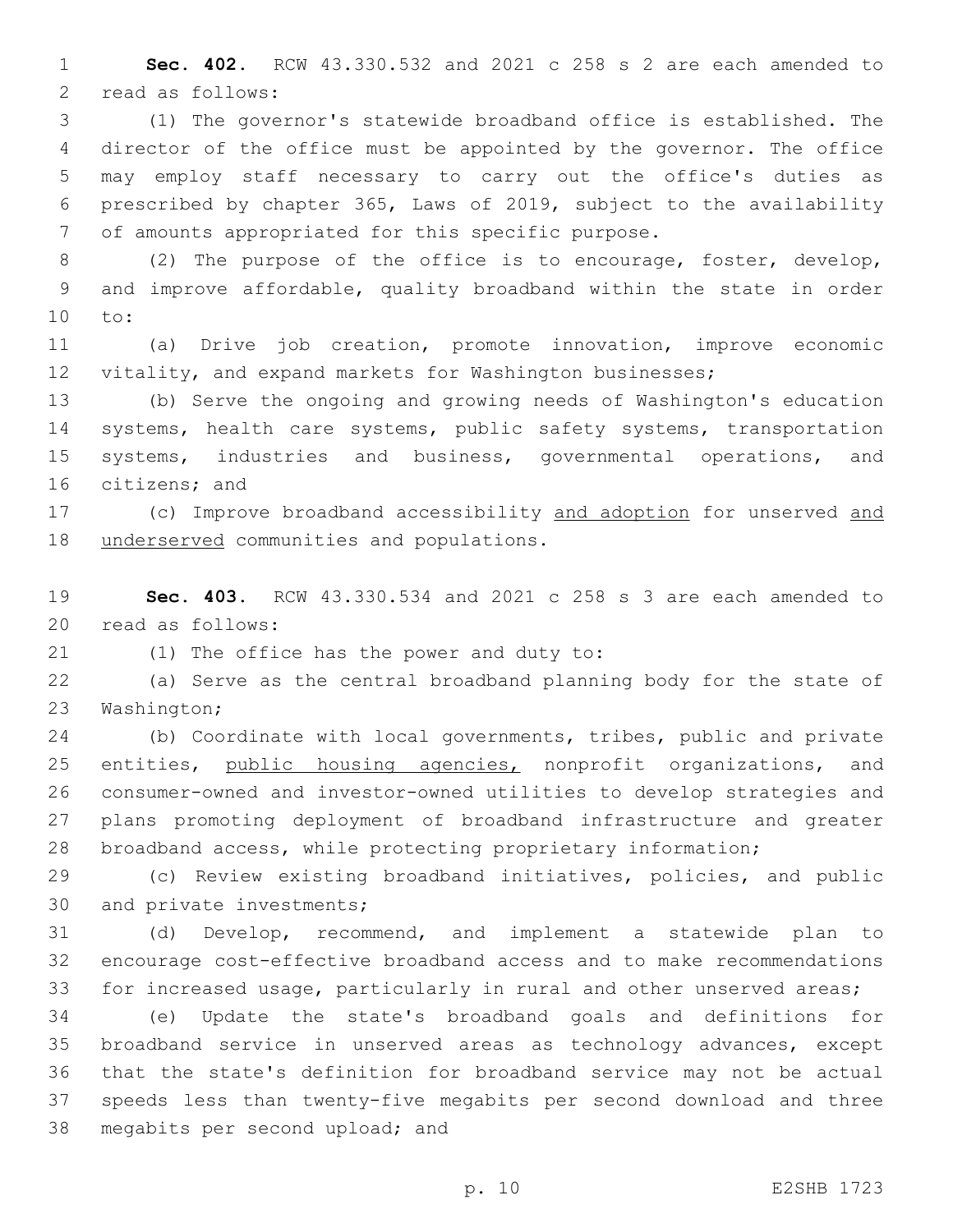(f) Encourage public-private partnerships to increase deployment and adoption of broadband services and applications.

 (2) When developing plans or strategies for broadband deployment, 4 the office must consider:

 (a) Partnerships between communities, tribes, nonprofit organizations, local governments, consumer-owned and investor-owned 7 utilities, and public and private entities;

 (b) Funding opportunities that provide for the coordination of public, private, state, and federal funds for the purposes of making broadband infrastructure or broadband services available to rural and 11 unserved areas of the state;

 (c) Barriers to the deployment, adoption, and utilization of broadband service, including affordability of service and project 14 coordination logistics; and

 (d) Requiring minimum broadband service of twenty-five megabits per second download and three megabits per second upload speed, that 17 is scalable to faster service.

 (3) The office may assist applicants for the grant and loan 19 program created in RCW 43.155.160, the digital equity opportunity program created in RCW 43.330.412, and the digital equity planning grant program created in section 405 of this act with seeking federal funding or matching grants and other grant opportunities for 23 deploying or increasing adoption of broadband services.

 (4) The office may take all appropriate steps to seek and apply for federal funds for which the office is eligible, and other grants, and accept donations, and must deposit these funds in the statewide 27 broadband account created in RCW 43.155.165.

 (5) The office shall coordinate an outreach effort to hard-to-29 reach communities and low-income communities across the state to provide information about broadband programs available to consumers 31 of these communities. The outreach effort must include, but is not limited to, providing information to applicable communities about the Washington broadband assistance program established under section 202 34 of this act, the federal lifeline program, and other low-income 35 broadband benefit programs. The outreach effort must be reviewed by 36 the office of equity annually. The office may contract with other public or private entities to conduct outreach to communities as provided under this subsection.

 (6) In carrying out its purpose, the office may collaborate with the utilities and transportation commission, the office of the chief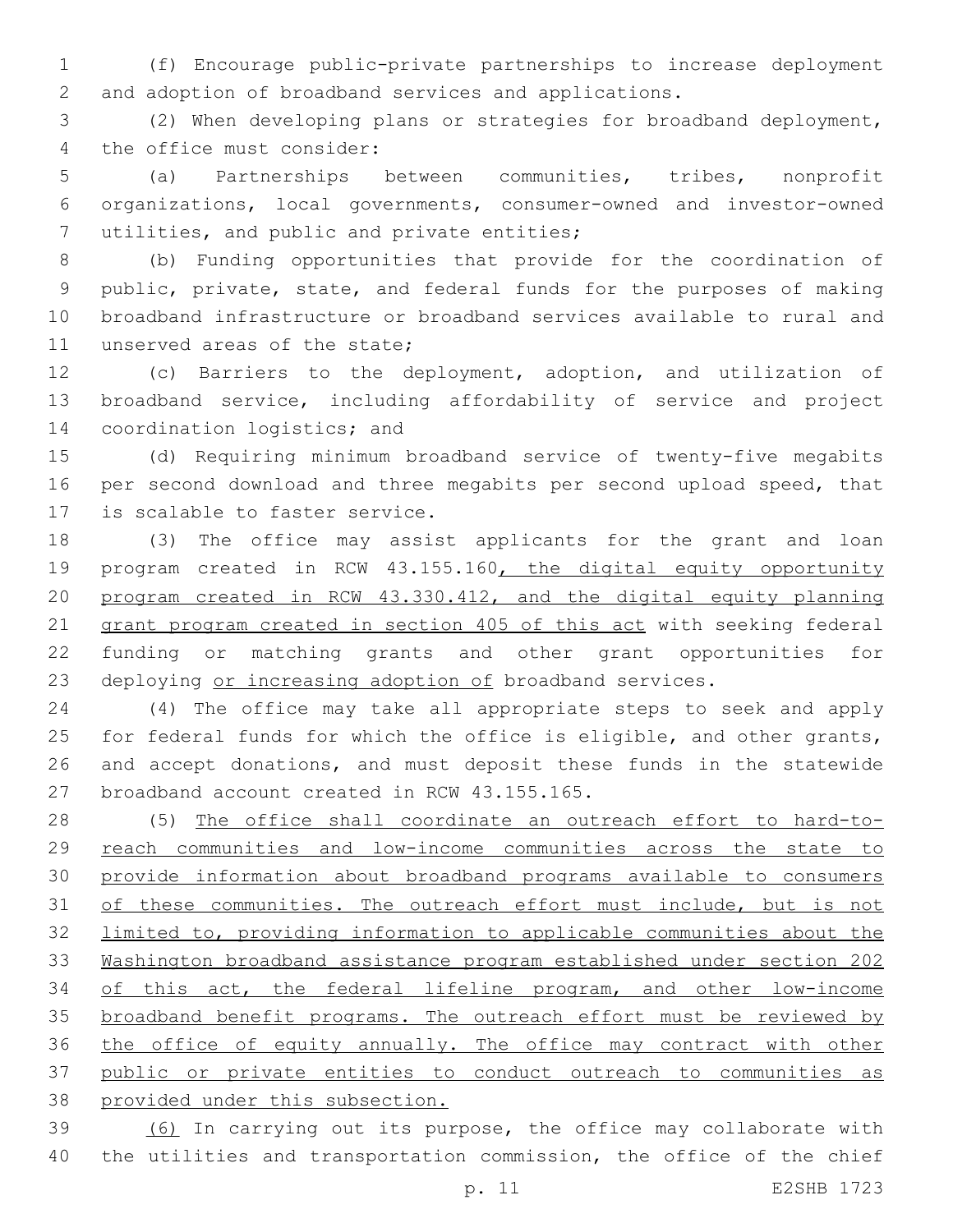information officer, the department of commerce, the community economic revitalization board, the department of transportation, the public works board, the state librarian, and all other relevant state 4 agencies.

5 **Sec. 404.** RCW 43.330.412 and 2011 1st sp.s. c 43 s 607 are each amended to read as follows:6

7 The ((community technology opportunity program is created to 8 support the efforts of community technology programs throughout the 9 state. The community technology) digital equity opportunity program 10 is created to advance broadband adoption and digital equity and 11 inclusion throughout the state. The digital equity opportunity 12 program must be administered by the department. The department may 13 contract for services in order to carry out the department's 14 obligations under this section.

15 (1) In implementing the ((community technology)) digital equity 16 opportunity program the director must, to the extent funds are 17 appropriated for this purpose:

18 (a) Provide organizational and capacity building support to 19 ((community technology)) digital equity programs throughout the 20 state( $\sqrt{7}$  and identify and facilitate the availability of other public 21 and private sources of funds to enhance the purposes of the program 22 and the work of community technology programs. No more than fifteen)) 23 and additional support for the purpose of:

24 (i) Evaluating the impact and efficacy of activities supported by 25 grants awarded under the covered programs; and

26 (ii) Developing, cataloging, disseminating, and promoting the 27 exchange of best practices, with respect to and independent of the 28 covered programs, in order to achieve digital equity. After July 1, 29 2024, no more than 15 percent of funds received by the director for 30 the program may be expended on these functions;

 (b) Establish a competitive grant program and provide grants to 32 community technology programs to ((provide training and skill-33 building opportunities; access to hardware and software; internet connectivity; digital media literacy; assistance in the adoption of information and communication technologies in low-income and underserved areas of the state; and development of locally relevant content and delivery of vital services through)) advance digital equity and digital inclusion by providing:

39 (i) Training and skill-building opportunities;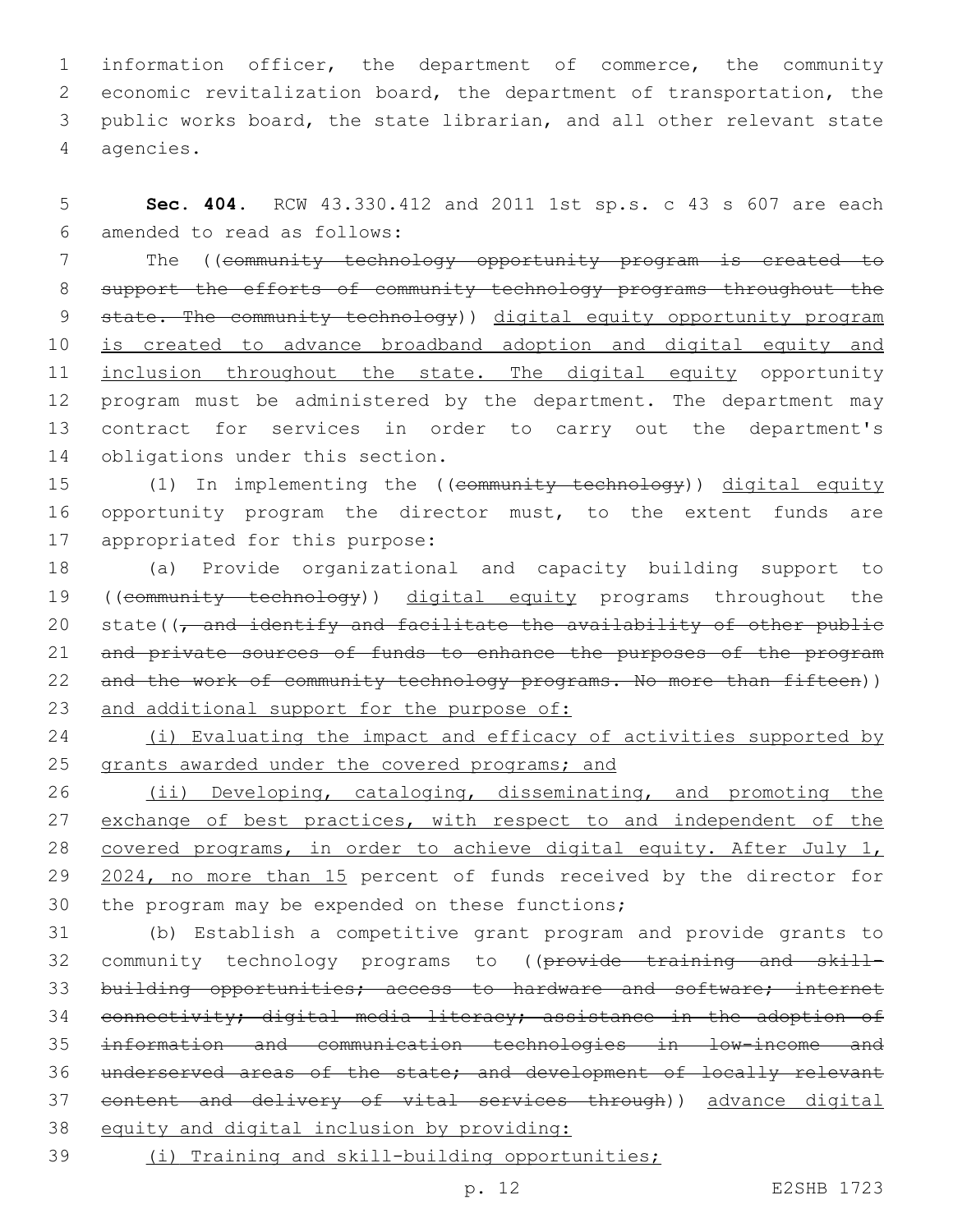(ii) Access to hardware and software, including online service 2 costs such as application and software; (iii) Internet connectivity; (iv) Digital media literacy and cybersecurity training; (v) Assistance in the adoption of information and communication technologies for low-income and underserved populations of the state; (vi) Development of locally relevant content and delivery of 8 vital services through technology; and (vii) Technical support; (c) Collaborate with broadband stakeholders, including broadband 11 action teams across the state, in implementing the program as 12 provided under this subsection; and 13 (d) For the purposes of this section, include wireless meshed 14 network technology. 15 (2) Grant applicants must: (a) Provide evidence that the applicant is a nonprofit entity or a public entity that is working in partnership with a nonprofit 18 entity; (b) Define the geographic area or population to be served; (c) Include in the application the results of a needs assessment addressing, in the geographic area or among the population to be served: The impact of inadequacies in technology access or knowledge, 23 barriers faced, and services needed; (d) Explain in detail the strategy for addressing the needs identified and an implementation plan including objectives, tasks, and benchmarks for the applicant and the role that other 27 organizations will play in assisting the applicant's efforts; 28 (e) ((Provide evidence of matching funds and resources, which are equivalent to at least one-quarter of the grant amount committed to 30 the applicant's strategy;  $(f)$ ) Provide evidence that funds applied for, if received, will be used to provide effective delivery of community technology services in alignment with the goals of this program and to increase 34 the applicant's level of effort beyond the current level; and ( $(\overline{+q})$ ) (f) Comply with such other requirements as the director establishes.36 (3) The digital equity forum shall review grant applications and provide input to the director regarding the prioritization of applications in awarding grants among eligible applicants under the program.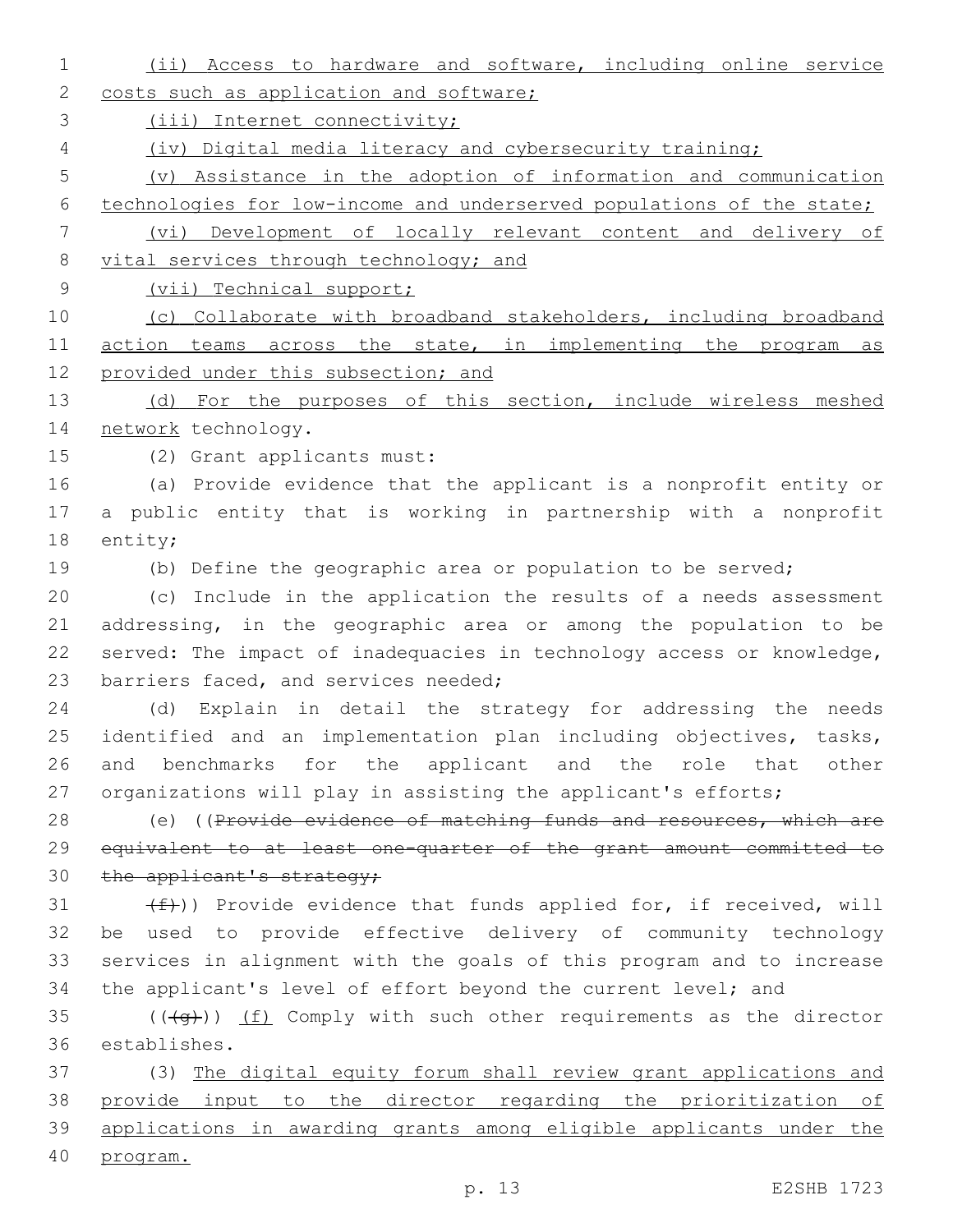(4) In awarding grants under the digital equity opportunity program created in this section, the director must:

 (a) Consider the input provided by the digital equity forum, as provided in subsection (3) of this section, in awarding grants; and

 (b) Consider the extent to which the mix of grants awarded would increase in the number of prekindergarten through 12th grade students gaining access to greater levels of digital inclusion as a factor in awarding grants.

9 (5) The director may use no more than ((ten)) 10 percent of funds 10 received for the ((community technology)) digital equity opportunity 11 program to cover administrative expenses.

12 (((4))) (6) The director must establish expected program outcomes for each grant recipient and must require grant recipients to provide 14 an annual accounting of program outcomes.

 NEW SECTION. **Sec. 405.** A new section is added to chapter 43.330 16 RCW to read as follows:

 (1) Subject to the availability of funds appropriated for this specific purpose, the department shall establish a digital equity 19 planning grant program.

 (2)(a) This program must provide grants to local governments, institutions of higher education, workforce development councils, or other entities to fund the development of a digital equity plan for a discrete geographic region of the state. Only the director or the 24 director's designee may authorize expenditures.

(b) Priority must be given for grant applications:

 (i) Accompanied by express support from community or neighborhood-based nonprofit organizations, public development authorities, federally recognized Indian tribes in the state, or other community partners and partners from the categories of 30 institutions identified in RCW 43.330.421; and

 (ii) That intend to use community-based participatory action 32 research methods as a part of the proposed plan.

 (3) An applicant must submit an application to the department in order to be eligible for funding under this section.

 (4) The digital equity forum shall review grant applications and provide input to the department regarding the prioritization of applications in awarding grants among eligible applicants under the 38 program.

(5) The department must:39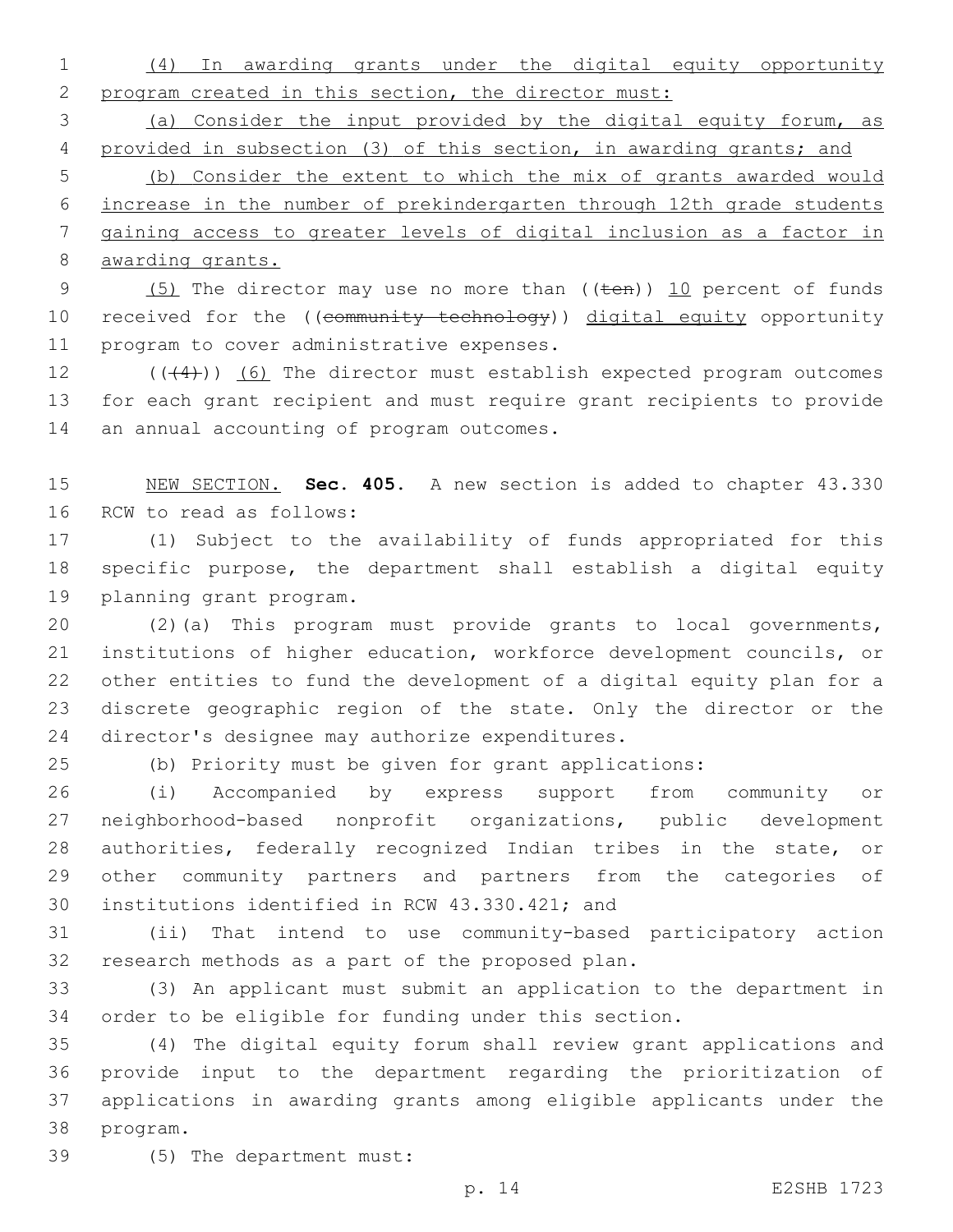(a) Pursuant to subsection (2)(b) of this section, evaluate and rank applications using objective criteria such as the number of underserved populations served and subjective criteria such as the degree of support and engagement evidenced by the community who will 5 be served:

 (b) Consider the input provided by the forum, as provided in subsection (4) of this section, in awarding grants under the digital 8 equity planning grant program; and

 (c) Consider the extent to which the mix of grants awarded would increase in the number of prekindergarten through 12th grade students gaining access to greater levels of digital inclusion as a factor in awarding grants under the digital equity planning grant program.

 (6) The department shall develop criteria for what the digital 14 equity plans must include.

(7) The department may adopt rules to implement this section.

 NEW SECTION. **Sec. 406.** A new section is added to chapter 43.330 17 RCW to read as follows:

 (1) The Washington digital equity forum is established for the purpose of developing recommendations to advance digital connectivity in Washington state and advising the statewide broadband office on the digital equity opportunity program as provided under RCW 43.330.412 and the digital equity planning grant program as provided 23 under section 405 of this act.

 (2) In developing its recommendations to advance digital 25 connectivity, the forum must:

 (a) Develop goals that are consistent with the goals of the governor's statewide broadband office, as provided in RCW 43.330.536;

(b) Strengthen public-private partnerships;28

 (c) Solicit public input through public hearings or informational 30 sessions:

 (d) Work to increase collaboration and communication between local, state, and federal governments and agencies; and

(e) Recommend reforms to current universal service mechanisms.

 (3) The directors of the governor's statewide broadband office and the Washington state office of equity are responsible for appointing participating members of the digital equity forum and no appointment may be made unless each director concurs in the appointment. In making appointments, the directors must prioritize 39 appointees representing: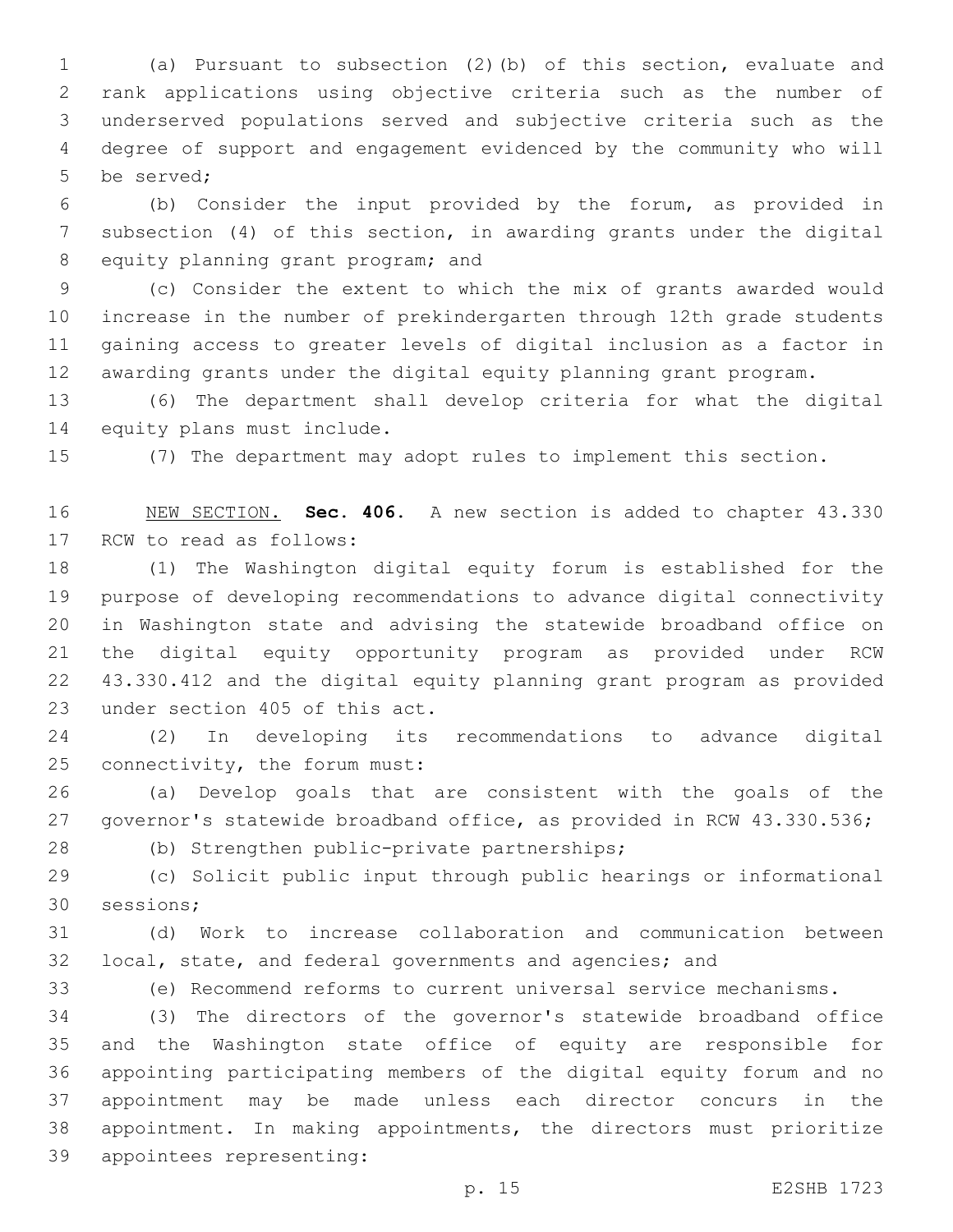- 
- (a) Federally recognized tribes;1

(b) State agencies involved in digital equity; and

 (c) Underserved and unserved communities, including historically 4 disadvantaged communities.

 (4) A majority of the participating members appointed by the directors must appoint an administrative chair for the forum.

 (5) In addition to members appointed by the directors, four legislators may serve on the digital equity forum in an ex officio capacity. Legislative participants must be appointed as follows:

 (a) The speaker of the house of representatives must appoint one member from each of the two largest caucuses of the house of 12 representatives; and

 (b) The president of the senate must appoint one member from each 14 of the two largest caucuses of the senate.

 (6)(a) Funds appropriated to the forum may be used to compensate, for any work done in connection with the forum, additional persons who have lived experience navigating barriers to digital connectivity 18 and digital equity.

 (b) Each member of the digital equity forum shall serve without compensation but may be reimbursed for travel expenses as authorized 21 in RCW 43.03.050 and 43.03.060.

 (7) Staff for the digital equity forum must be provided by the governor's statewide broadband office and the Washington state office of equity. The governor's statewide broadband office and the Washington state office of equity are jointly responsible for transmitting the recommendations of the digital equity forum to the legislature, consistent with RCW 43.01.036, by October 28, 2025, and 28 every odd-numbered year thereafter.

### **PART 5**

#### **DIGITAL EQUITY ACCOUNT**

 NEW SECTION. **Sec. 501.** A new section is added to chapter 80.36 32 RCW to read as follows:

 (1) The digital equity account is created in the state treasury. Moneys in the account may be spent only after appropriation.

 (2) Any amounts appropriated by the legislature to the account, private contributions, or any other source directed to the account, must be deposited into the account. Funds from sources outside the state, from private contributions, federal or other sources may be

p. 16 E2SHB 1723